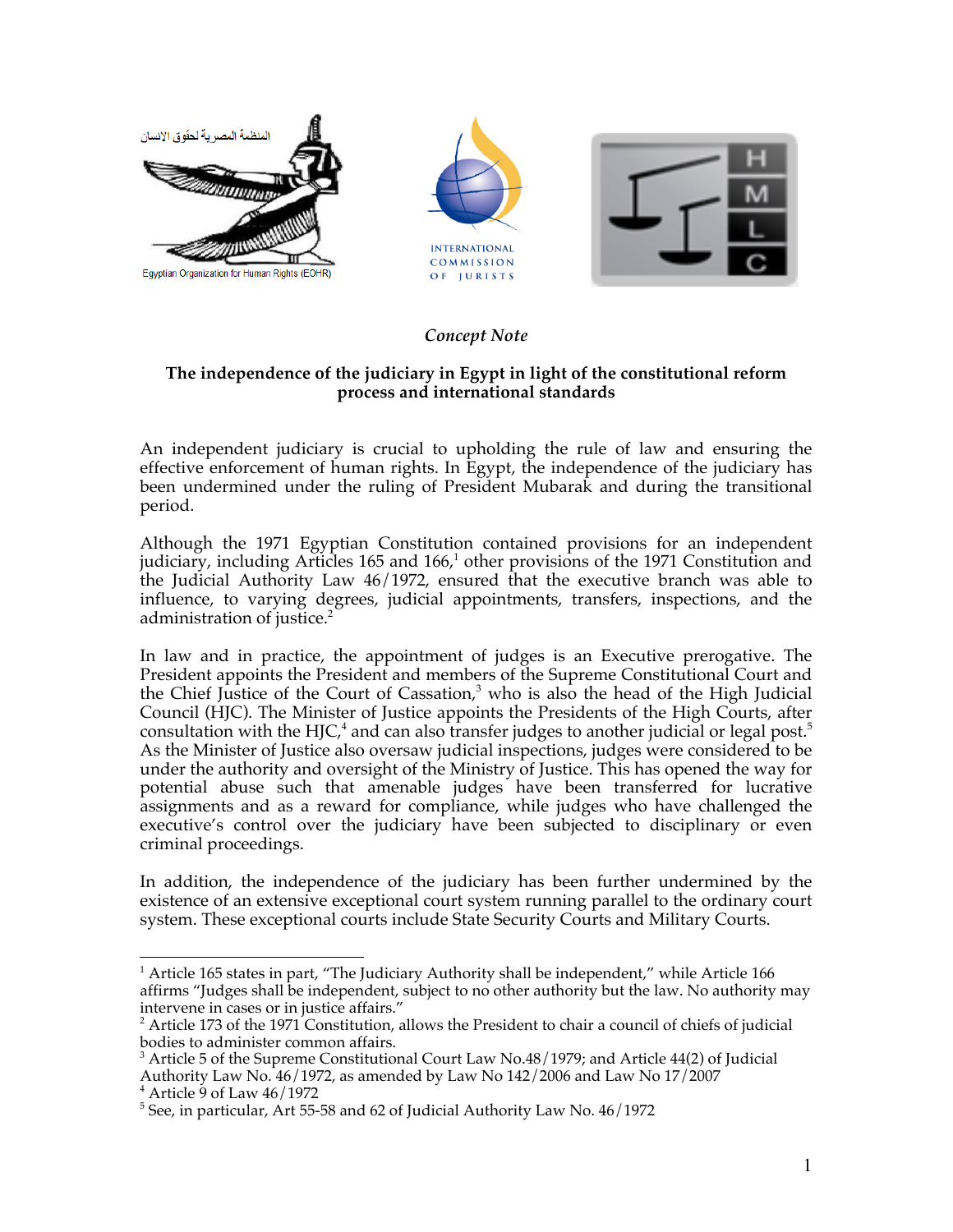These courts were set up pursuant to the Emergency Law 162/1958 and the Military Code of Justice 25/1966, and do not meet the necessary requirements of independence and impartiality under international law and standards, due to the extensive control exercised over them by the President and the Minister of Defence, respectively. Proceedings before these courts also fall short of international standards of fair trial, including the right to the presumption of innocence, to defence and to equality of arms.

Another key factor that has contributed to undermining the independence of the judiciary in Egypt is the influence exercised by the Executive over the Office of the Public Prosecutor (OPP). Under international standards, prosecutors, as essential agents in the administration of justice, play a crucial role in upholding human rights and ensuring due process. Only independent and impartial prosecutors can carry out these functions fairly. In Egypt, according to law 46/1972, the General Prosecutor is appointed by Presidential Decree (Article 119), while the Minister of Justice sets the criteria for selecting other prosecutors (Article 116) and retains control over their transfer. In practice, the executive exercised effective control over the work of the OPP leading, in particular, to impunity in cases of human rights abuses. Indeed, the exclusive competence granted to the OPP in the Criminal Code of Procedure, with regard to the initiation of prosecutions and the investigation of crimes, has prevented victims of human rights violations from pursuing their rights to effective remedies and to reparation as most of their legal claims were either dismissed or not properly prosecuted.

While the uprising that resulted in the ouster of Mubarak was underpinned by a strong aspiration for comprehensive constitutional and legal reforms, the rule of law and the independence of the judiciary have continued to be undermined during the transitional period. Although the March 2011 Constitutional Declaration reaffirmed the independence of the judiciary and judicial organs, <sup>6</sup> it removed the Constitutional basis for the HJC without ensuring an adequate replacement. Furthermore, while a special committee was appointed in 2011 by the then head of the HJC, Hossam Al Gheriyani, to reform the Judicial Authority Law, the recommendations of the committee are yet to be translated into lasting legal reforms.

Furthermore, under the SCAF, the state of emergency remained in force until 31 May 2012. Upon its expiration it was immediately replaced with Ministerial Decree No.4991 of 2012, extending the jurisdiction of the military police, although the Decree was suspended by the Administrative Court, on 26 June 2012. In addition, the use of special and military courts during the revolution has intensified and continued to undermine the proper administration of justice.

The drafting of the new Constitution offers a unique opportunity to secure in the Constitution a genuine separation of powers, including an independent judiciary in accordance with international law and standards. Such constitutional guarantees will also pave the way for further legal reforms to subsidiary legislation, which will reinforce this independence and remove obstacles that prevent its full realisation.

In particular, the new legal framework should remove executive control over the judiciary, and provide instead for independent oversight in the form of an independent High Judicial Council. The law should also provide for: conditions of selection,

 $\overline{a}$  $6$  Art. 46-49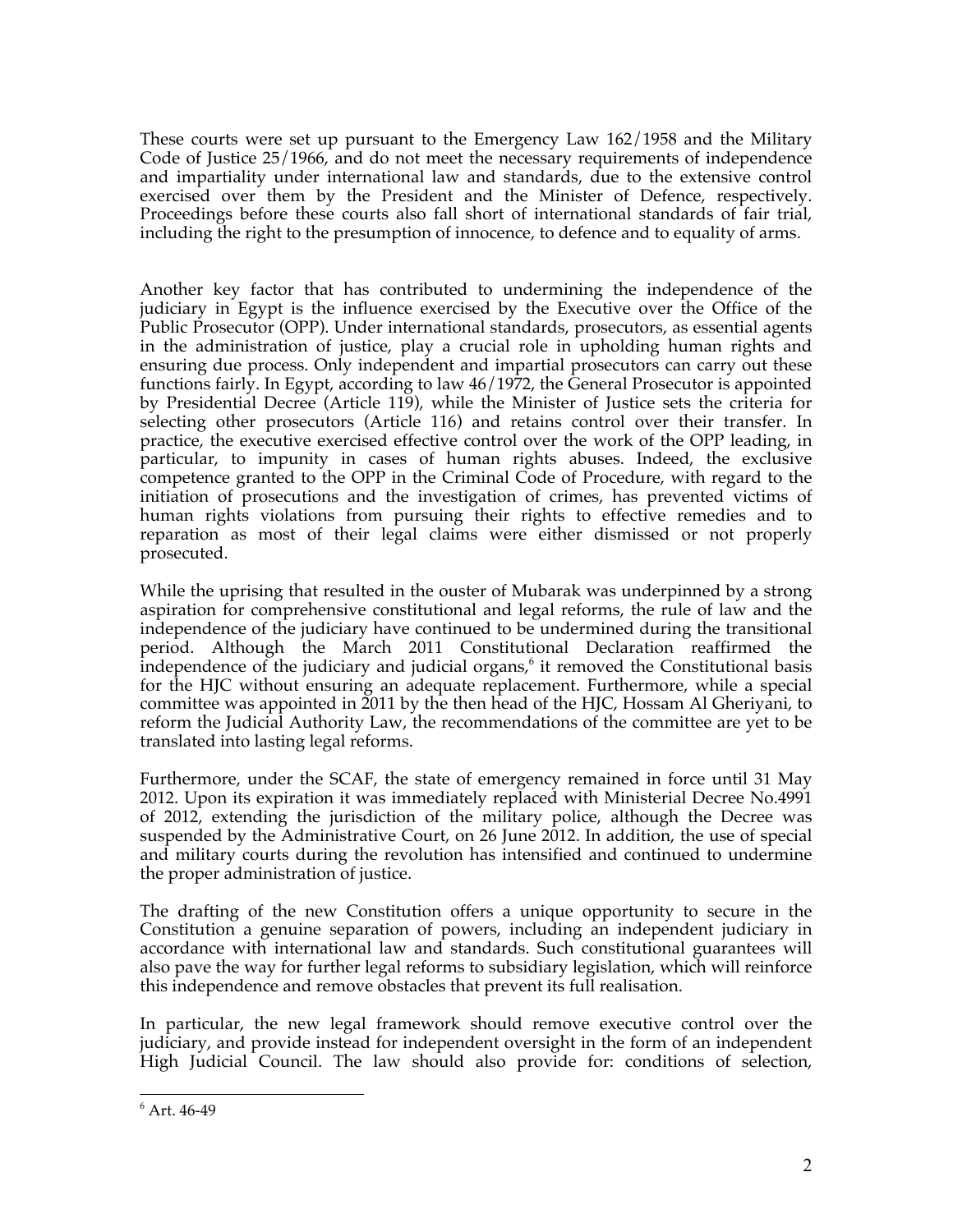recruitment, training, nomination and other elements relating to the career development of judges; guarantees for the independence of judges, including their security of tenure; guarantees for their impartiality, including the conditions under which they should recuse themselves for perceived or actual bias or prejudice; and conditions to ensure their accountability.

Similarly, an independent OPP should be given a Constitutional basis outlining its duties and responsibilities. Provisions in the Judicial Authority Law and the Code of Criminal Procedure concerning the OPP should be reformed to ensure that the executive does not control the appointment and transfer of prosecutors, or give instructions to prosecutors during the prosecution process.

Both the new Constitution and subsidiary legislation should unequivocally confirm the right to be tried by a competent, independent and impartial court established by the law. To this end, the Egyptian authorities should annul the Emergency Law and reform the Military Code of Justice to limit military courts' jurisdiction strictly to cases involving military personnel and relating only to military offences. Military or exceptional courts should not be used to try civilians, or used to try military or other law enforcement officers accused of serious human rights violations, including cases of torture and illtreatment and extrajudicial killing.

In order to uphold the principles and rights enshrined in the Constitution, including the independence of the judiciary, an independent Supreme Constitutional Court should be empowered to ensure the conformity of the laws with the Constitution and to protect the rights and principles embodied in it. The President and members of the current Supreme Constitutional Court are all Mubarak-era appointees. Their independence has been called into question, including in relation to decisions taken in the transitional period regarding the Parliamentary and Presidential elections. The Supreme Constitutional Court law 48/1979 should be reformed to secure the independence of the Supreme Constitutional Court, in particular by ensuring that the process for appointing members of the Court conforms to democratic principles. The Constitution, as well as subsidiary legislation, should guarantee the right of individuals to have access to the Supreme Constitutional court.

The International Commission of Jurists, the Egyptian Organization for Human Rights and the Hisham Mubarak Law Center will organise an international conference on the guarantees of the independence of the judiciary in Egypt. International, regional and national experts, as well as representatives of the Constituent Assembly, the local legal community and civil society will debate the following:

#### **I. The independence of the judiciary**

- i. The independence of the judiciary in the new Constitution
- ii. Legal reforms, including the Judicial Authority Law
- iii. Independence and transition: proposals for an independent judiciary
- iv. The independence of the judiciary in light of international standards and experiences

#### **II. The High Judicial Council**

- i. Requirements for an independent HJC: financial, administrative and functional independence
- ii. The composition of a new HJC